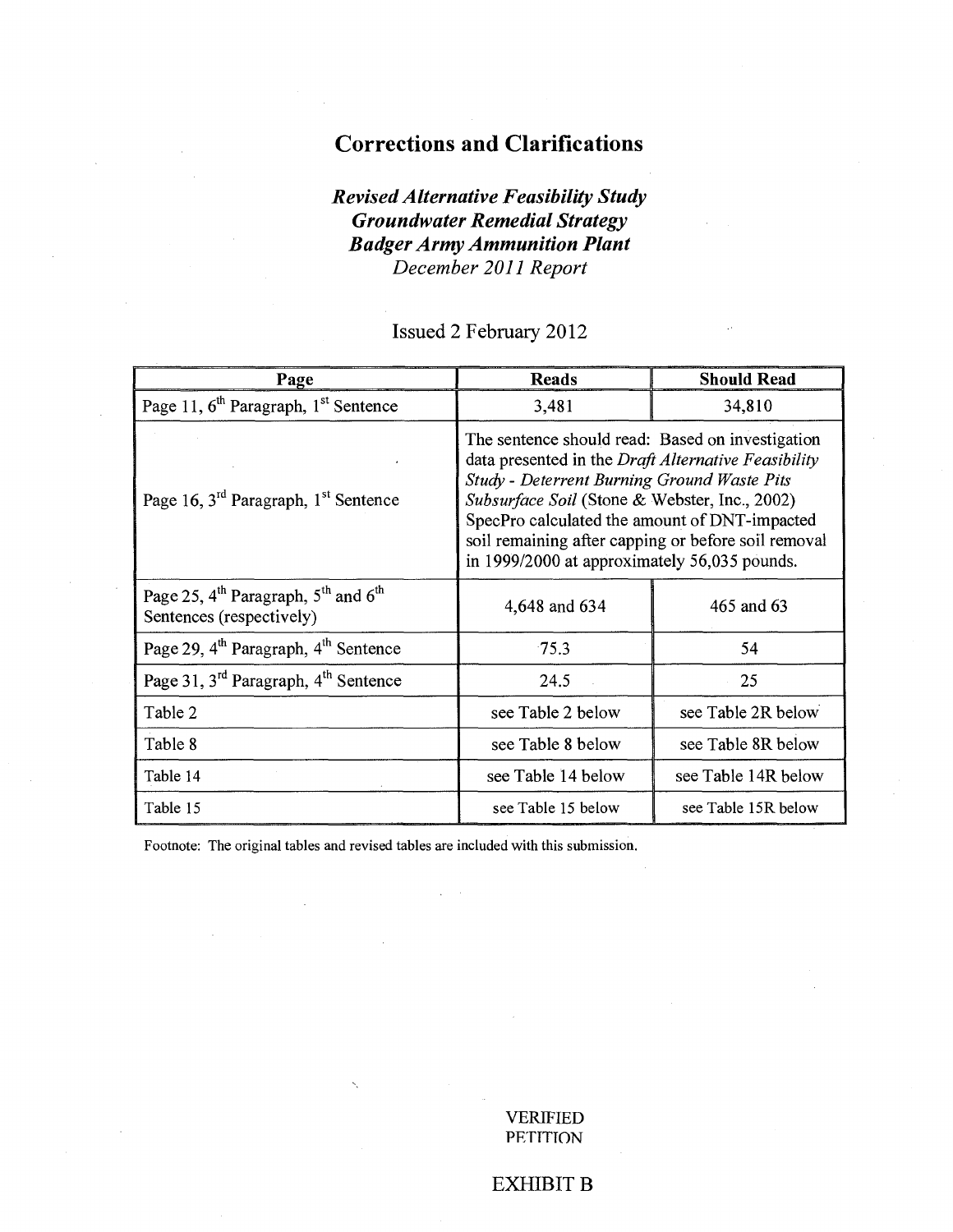### **Table 2**

### **DNT-Impacted Soil Contaminant Mass Estimate Propellant Burning Ground and Deterrent Burning Ground Source Areas Alternative Feasibility Study - Groundwater Remedial Strategy Badger Army Ammunition Plant**

| Source Location                                                          | Average<br>Concentration<br>(mg/Kg) | Interval Depth<br>$(ft$ bgs)    | Interval<br>Thickness<br>(f <sup>t</sup> ) | Length $(ft)$ | Width $(ft)$ | <b>Total Volume</b><br>(f13) | Mass Volume<br>(lbs) |  |  |
|--------------------------------------------------------------------------|-------------------------------------|---------------------------------|--------------------------------------------|---------------|--------------|------------------------------|----------------------|--|--|
| <b>Propellant Burning Ground</b>                                         |                                     |                                 |                                            |               |              |                              |                      |  |  |
| Waste Pit #1 (upper zone)                                                | 7,776                               | $22 - 31$                       | 9                                          | 50            | 40           | 18.000                       | 1,749                |  |  |
| Waste Pit #1 (lower zone)                                                | 45.6                                | $31 - 91$                       | 60                                         | 50            | 40           | 120,000                      | 68                   |  |  |
| Waste Pit #2 (upper zone)                                                | 3,746                               | $23 - 43$                       | 20                                         | 40            | 30           | 24.000                       | 1,124                |  |  |
| Waste Pit #2 (lower zone)                                                | 191                                 | $43 - 105$                      | 62                                         | 40            | 30           | 74,400                       | 178                  |  |  |
| Waste Pit #3 (upper zone)                                                | 1.618                               | $13 - 20$                       | 7                                          | 30            | 20           | 4.200                        | 85                   |  |  |
| Waste Pit #3 (lower zone)                                                | 528                                 | $20 - 90$                       | 70                                         | 30            | 20           | 42,000                       | 277                  |  |  |
|                                                                          |                                     | Total DNT Soil Contaminant Mass |                                            |               |              |                              | 3,481                |  |  |
|                                                                          |                                     |                                 | <b>Deterrent Burning Ground</b>            |               |              |                              |                      |  |  |
| Waste Pit #1                                                             | 1.950                               | $10 - 30$                       | 20                                         | 70            | 35           | 49,000                       | 1,194                |  |  |
| 336,000<br>280<br>40<br>30<br>Waste Pits #2 and #3<br>$20 - 50$<br>1,050 |                                     |                                 |                                            |               |              |                              |                      |  |  |
|                                                                          |                                     | Total DNT Soil Contaminant Mass |                                            |               |              |                              | 5.603                |  |  |

cm - centimeters

cm3 - cubic centimeters

ft - feet

ft3 - cubic feet

lbs - pounds

mg/Kg - milligrams per kilogram

bgs - below ground surface

Deterrent Burning Ground estimate is based on data from 1991 to 1998.

Propellant Burning Ground estimate is based on data from 2005.

Soil bulk density =  $125$  lbs/ft3 = 0.002002 Kg/cm3

Mass volume = average concentration (mg/kg) x soil bulk density (kg/cm3) x 28,317 (cm3/ft3) x total volume (ft3) x 10E-6 (kg/mg) x 2.204586 (lb/kg)

Page 1 of I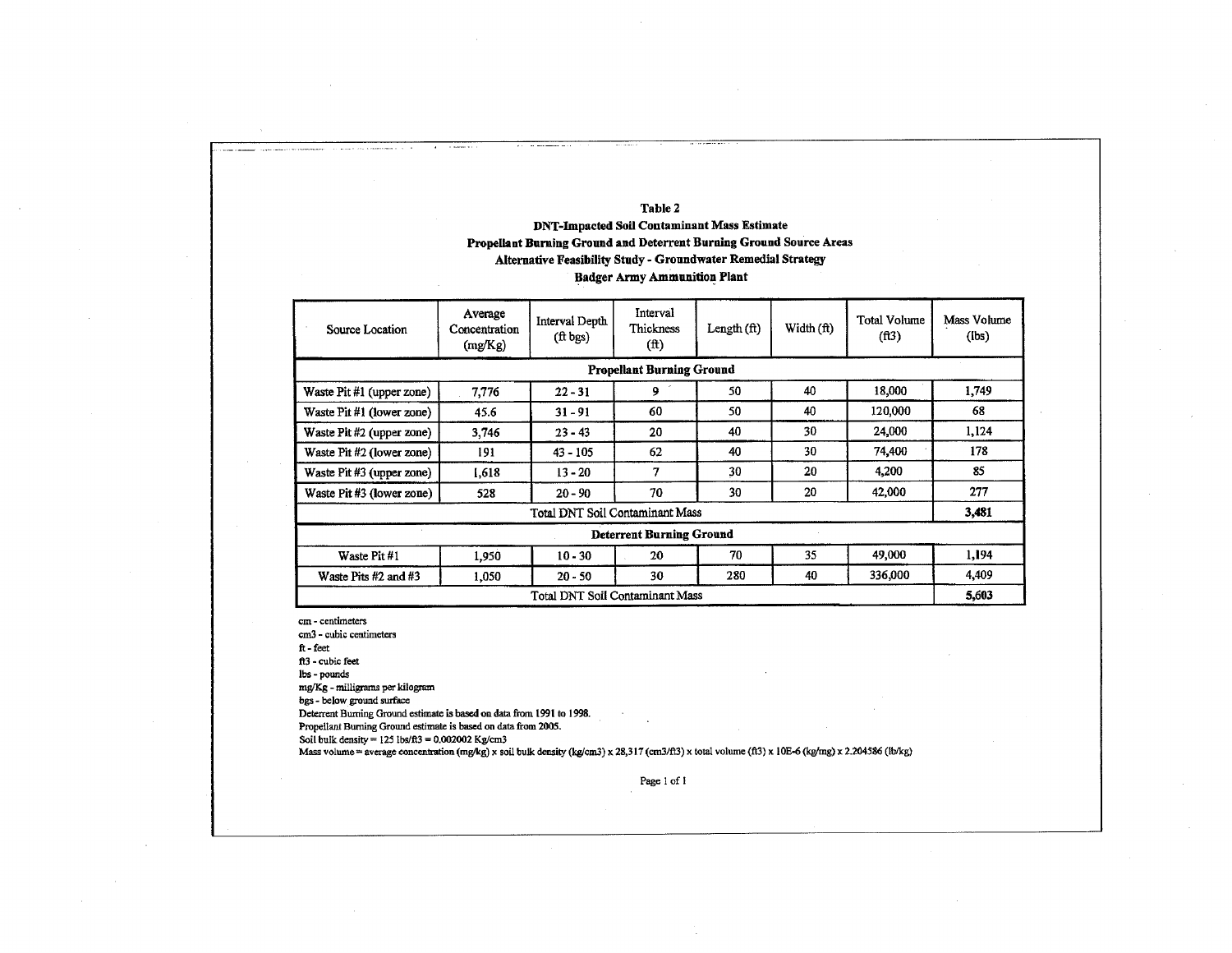### **Table 2R**

### **DNT-Impacted Soil Contaminant** Mass **Estimate Propellant Burning Ground and Deterrent Burning Ground Source Areas Alternative Feasibility Study - Groundwater Remedial Strategy**

### **Badger Army Ammunition Plant**

| Source Location                 | Average<br>Concentration<br>(mg/Kg) | Interval Depth<br>$(ft$ bgs)    | Interval<br>Thickness<br>(f <sup>t</sup> ) | Length (ft) | Width (ft) | Total Volume<br>(ft3) | Mass Volume<br>(lbs) |  |  |  |
|---------------------------------|-------------------------------------|---------------------------------|--------------------------------------------|-------------|------------|-----------------------|----------------------|--|--|--|
|                                 |                                     |                                 | <b>Propellant Burning Ground</b>           |             |            |                       |                      |  |  |  |
| Waste $Pit \#1$ (upper zone)    | 7,776                               | $22 - 31$                       | 9                                          | 50          | 40         | 18,000                | 17,493               |  |  |  |
| Waste $Pit \#1$ (lower zone)    | 45.6                                | $31 - 91$                       | 60                                         | 50          | 40         | 120,000               | 684                  |  |  |  |
| Waste Pit #2 (upper zone)       | 3,746                               | $23 - 43$                       | 20                                         | 40          | 30         | 24,000                | 11.236               |  |  |  |
| Waste $Pit \#2$ (lower zone)    | 191                                 | $43 - 105$                      | 62                                         | 40          | 30         | 74.400                | 1.776                |  |  |  |
| Waste Pit $#3$ (upper zone)     | 1,618                               | $13 - 20$                       | 7                                          | 30          | 20         | 4.200                 | 849                  |  |  |  |
| Waste Pit #3 (lower zone)       | 528                                 | $20 - 90$                       | 70                                         | 30          | 20         | 42,000                | 2,772                |  |  |  |
|                                 |                                     | Total DNT Soil Contaminant Mass |                                            |             |            |                       | 34,810               |  |  |  |
|                                 |                                     |                                 | Deterrent Burning Ground                   |             |            |                       |                      |  |  |  |
| Waste Pit #1                    | 1,950                               | $10 - 30$                       | 20                                         | 70          | 35         | 49,000                | 11,942               |  |  |  |
| Waste Pits $#2$ and $#3$        | 1,050                               | $20 - 50$                       | 30                                         | 280         | 40         | 336,000               | 44.093               |  |  |  |
| Total DNT Soil Contaminant Mass |                                     |                                 |                                            |             |            |                       |                      |  |  |  |

cm - centimeters

cm3 - cubic centimeters

ft-feet

63 - cubic feet

lbs - pounds

mg/Kg - milligrams per kilogram

bgs - below ground surface

Deterrent Burning Ground estimate is based on data from 1991 to 1998.

Propellant Burning Ground estimate is based on data from 2005.

Soil bulk density =  $125$  lbs/ $ft3 = 0.002002$  Kg/cm3

Mass volume (lbs) = average concentration (mg/kg) x soil bulk density (kg/cm3) x 28,317 (cm3/ft3) x total volume (ft3) x (1 kg/10<sup>6</sup> mg) x 2.204586 (lb/kg)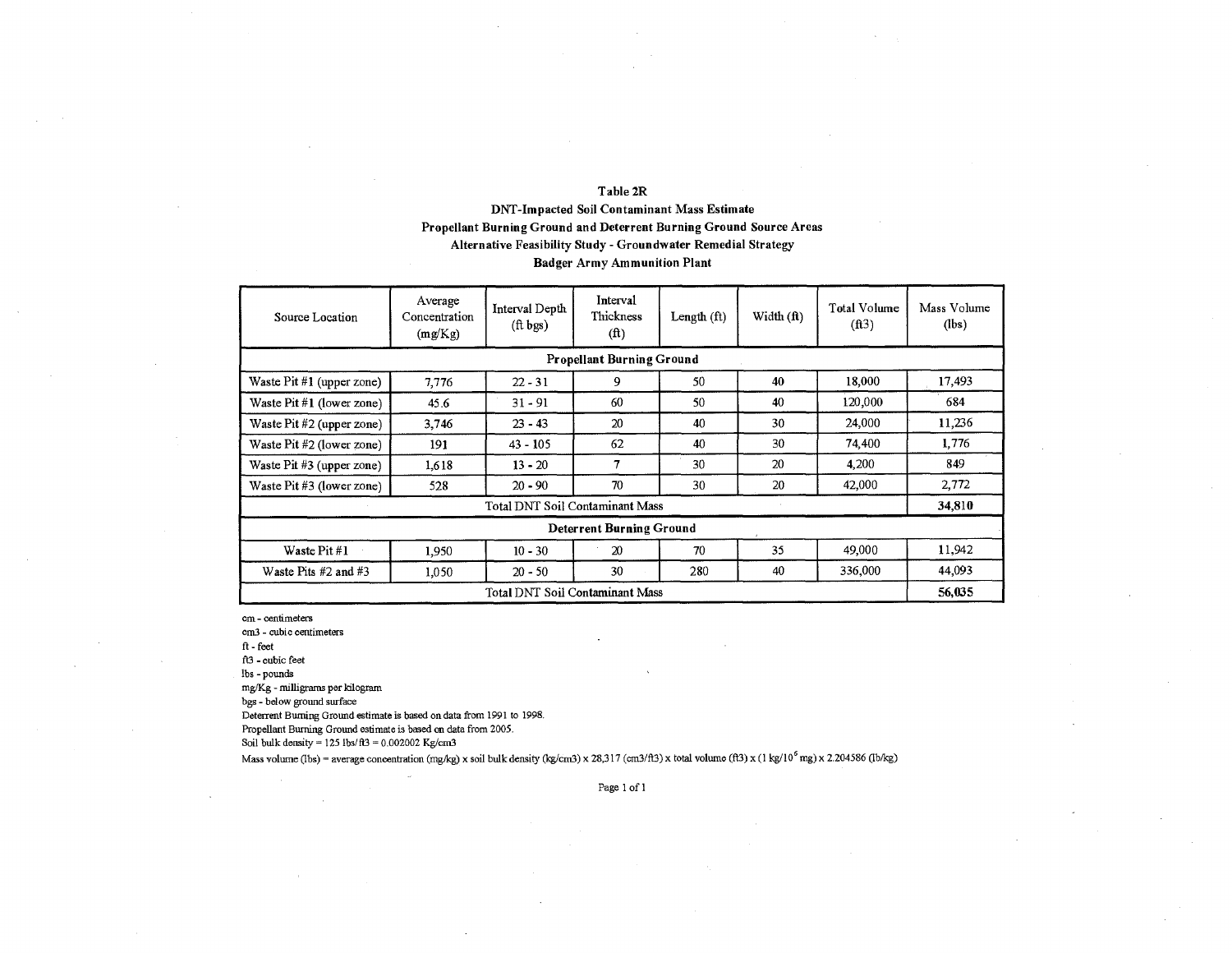### **Table 8 Vertical Groundwater Gradient Alternative Feasibility Study - Groundwater Remedial Strategy Badger Army Ammunition Plant**

J.

|                           | <b>Well Pair</b> | Well ID | Layer                   |                  | Groundwater Elevation (ft msl) |                  |         | Groundwater Vertical Gradient (ft/ft) |         |         |
|---------------------------|------------------|---------|-------------------------|------------------|--------------------------------|------------------|---------|---------------------------------------|---------|---------|
|                           |                  |         |                         | Mar-10           | $Sep-10$                       | Mar-11           | Max-10  | Sep-10                                | Mai-11  | Average |
|                           | PBN-8910A        | 650     | A                       | 775.41           | 774.72                         | 776.22           |         |                                       |         |         |
|                           | PBN-8910C        | 652     | с                       | 775.66           | 774.84                         | 776.48           | 0.25    | 0.12                                  | 0.26    | 0.21    |
|                           | <b>PBN-8205A</b> | 622     | А                       | 774.30           | 773.56                         | 775.03           |         |                                       |         |         |
|                           | <b>PBN-8205B</b> | 623     | B                       | 774.38           | 773.73                         | 775.12           |         |                                       |         |         |
|                           | PBN-8205C        | 624     | c                       | 774.42           | 773.69                         | 775.15           | 0.12    | 0.13                                  | 0.12    | 0.12    |
|                           | PBN-8501A        | 631     | А                       | 772.57           | 771.76                         | 773.17           |         |                                       |         |         |
|                           | PBN-8901C        | 642     | с                       | 772.68           | 771.82                         | 773.24           |         |                                       |         |         |
|                           | PBN-8901D        | 643     | D                       | 772.74           | 771,90                         | 773.32           | 0.17    | 0.14                                  | 0.15    | 0.15    |
|                           | PBN-9902A        | 688     | A                       | 764.29           | 764.78                         | 765.58           |         |                                       |         |         |
|                           | PBN-9902B        | 689     | в                       | 764.31           | 764.78                         | 765.55           |         |                                       |         |         |
|                           | PBN-9902C        | 690     | Ċ                       | 764.26           | 764.97                         | 765.51           |         |                                       |         |         |
|                           | PBN-9902D        | 691     | D                       | 764.36           | 764.75                         | 765.52           | 0.07    | $-0.03$                               | $-0.06$ | $-0.01$ |
|                           | PBN-9903A        | 692     | Ā                       | 763.03           | 763.65                         | 764,21           |         |                                       |         |         |
|                           | PBN-9903B        | 693     | B                       | 763.45           | 764.09                         | 764.64           |         |                                       |         |         |
|                           | PBN-9903C        | 694     | с                       | 763.52           | 764, 14                        | 764.70           |         |                                       |         |         |
|                           | PBN-9903D        | 695     | D                       | 763.49           | 764.13                         | 764.70           | 0.46    | 0.48                                  | 0.49    | 0.48    |
| Propellant Burning Ground | SWN-9103B        | 571     | В                       | 754.95           | 755,58                         | 756.20           |         |                                       |         |         |
|                           | SWN-9103C        | 572     | ĉ                       | 755.08           | 755.70                         | 756.32           |         |                                       |         |         |
|                           | SWN-9103D        | 573     | $\overline{D}$          | 754.89           | 755.57                         | 756.17           |         |                                       |         |         |
|                           | SWN-9103E        | 574     | E                       | 755.02           | 755.61                         | 756.30           | 0.07    | 0.03                                  | 0.10    | 0.07    |
|                           | PBN-9102B        | 562     | B                       | 743.36           | 743.95                         | 744.41           |         |                                       |         |         |
|                           | PBN-9102C        | 563     | Ĉ                       | 743.50           | 744.11                         | 744,60           |         |                                       |         |         |
|                           | PBM-9002D        | 982     | D                       | 743.73           | 744.37                         | 744.86           | 0.37    | 0.42                                  | 0.45    | 0.41    |
|                           | SWN-0501B        | 237     | B                       | 754.42           | 754.92                         | 755,48           |         |                                       |         |         |
|                           | SWN-0501C        | 238     | c                       | 754.40           | 754.90                         | 755.34           |         |                                       |         |         |
|                           | SWN-0501D        | 239     | D                       | 754.24           | 754.67                         | 755.32           |         |                                       |         |         |
|                           | SWN-0501E        | 240     | E                       | 754.04           | 754.38                         | 755.27           | $-0.38$ | $-0.54$                               | $-0.21$ | $-0.38$ |
|                           | SWN-0503B        | 245     | в                       | 748.78           | 749.07                         | 749.35           |         |                                       |         |         |
|                           | SWN-0503C        | 246     | c                       | 748.74           | 749.04                         | 749.38           |         |                                       |         |         |
|                           | SWN-0503D        | 247     | D                       | 748.80           | 749.11                         | 749.44           |         |                                       |         |         |
|                           | SWN-0503E        | 248     | E                       | 752.07           | 750.71                         | 749.53           | 3.29    | 1.64                                  | 0.18    | 1.70    |
|                           | <b>S1122</b>     | 300     | A                       | 782,35           | 783.23                         | 783.90           |         |                                       |         |         |
|                           | DBN-8201B        | 303     | B                       | 782.26           | 783.13                         | 783.82           |         |                                       |         |         |
|                           | DBN-8201C        | 304     | c                       | 782.29           | 783.18                         | 783.85           | $-0.06$ | $-0.05$                               | $-0.05$ | -0.05   |
|                           | DBN-9502A        | 318     | A                       | 782.19           | 783.22                         | 783,85           |         |                                       |         |         |
|                           | DBN-9502B        | 319     | в                       | 781.87           | 782.90                         | 783.56           | $-0.25$ | $-0.25$                               | $-0.22$ | $-0.24$ |
|                           | DBN-9502C        | 320     | ë                       | 781.94           | 782.97                         | 783.63           |         |                                       |         |         |
|                           | DBN-9501A        | 314     | A                       | 781.68           | 782.72                         | 783.26           |         |                                       |         |         |
|                           | DBN-9501B        | 315     | B                       | 781.74           | 782.76                         | 783.29           |         |                                       |         |         |
|                           | DBN-9501C        | 316     | $\overline{\mathbf{c}}$ | 781.73<br>781.69 | 782.78<br>782.66               | 783.31<br>783.18 | 0.01    | $-0.06$                               | $-0.08$ | $-0.04$ |
|                           | <b>DBN-9501E</b> | 317     | Е                       |                  |                                |                  |         |                                       |         |         |
| Deterrent Burning Ground  | <b>ELN-8203A</b> | 210     | A                       | 782.19           | 782.93                         | 783.66           |         |                                       |         |         |
|                           | ELN-8203B        | 211     | B                       | 781.63           | 782.62                         | 783.17           | -0.52   | $-0.33$                               | $-0.49$ | -0.45   |
|                           | ELN-8203C        | 212     | c                       | 781.67           | 782.60                         | 783.17           |         |                                       |         |         |
|                           | ELM-9501         | 234     | Ä                       | 779,70           | 780.59                         | 780,73<br>780.89 |         |                                       |         |         |
|                           | ELN-0801B        | 455     | B                       | 779.80           | 782.65                         | 780.89           |         |                                       |         |         |
|                           | ELN-0801C        | 456     | $\overline{c}$<br>Ē     | 779.85           | 780.68<br>780.59               | 780.78           | 0.05    | 0.00                                  | 0.05    | 0.03    |
|                           | ELN-0801E        | 457     |                         | 779.75           |                                |                  |         |                                       |         |         |
|                           | ELN-1003A        | 467     | A                       |                  | 779.50                         | 779.43           |         |                                       |         |         |
|                           | ELN-1003B        | 468     | B                       |                  | 778.90                         | 779,45           |         |                                       |         |         |
|                           | <b>ELN-1003C</b> | 469     | с                       |                  | 779.03                         | 779.59           |         | $-0.91$                               |         | $-0.59$ |
|                           | <b>ELN-1003E</b> | 470     | E                       |                  | 778.59                         | 779.16           |         |                                       | $-0.27$ |         |

Page 1 of 2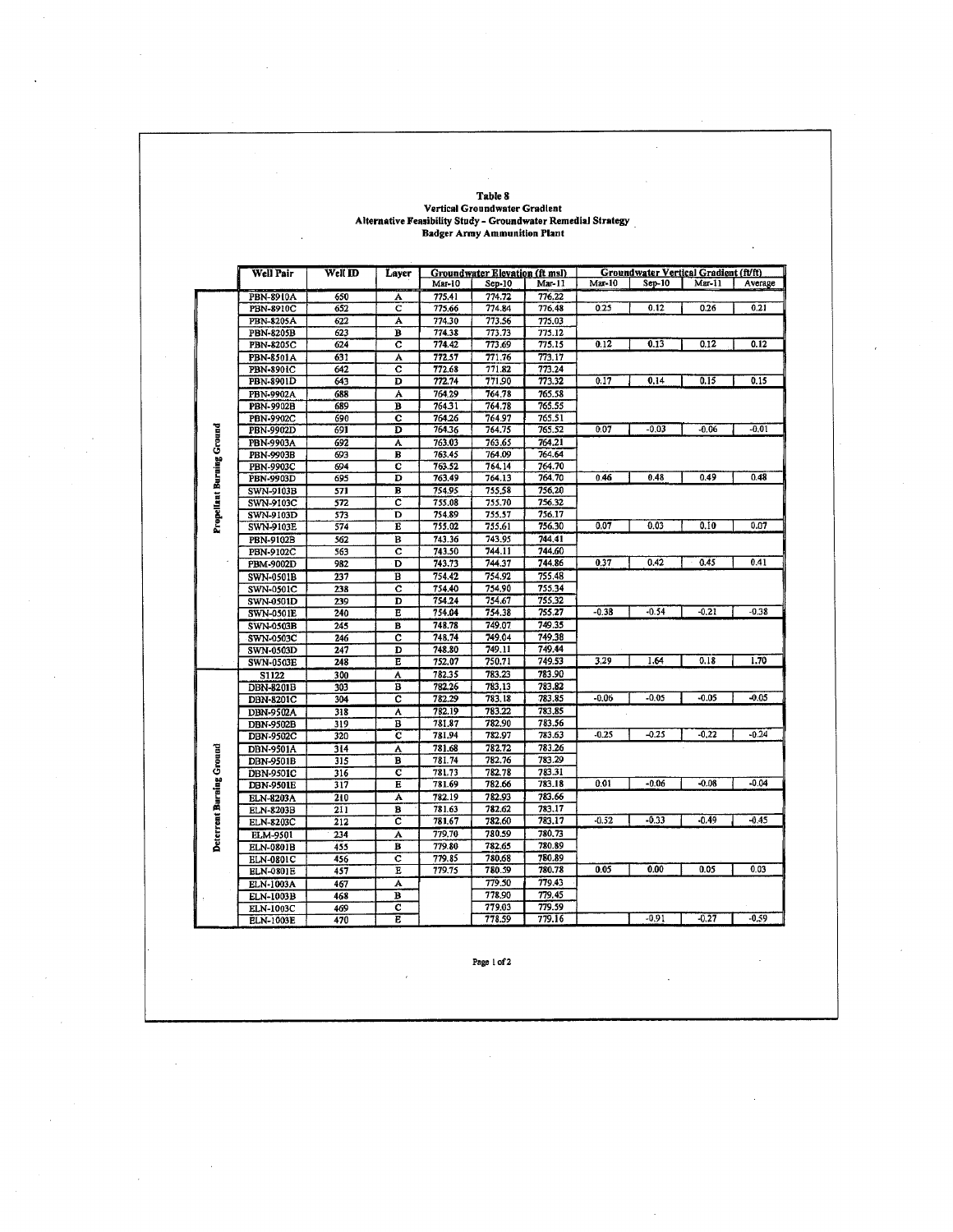**Table 8** 

### **Vertical Groundwater Gradient Alternative Feasibility Study - Groundwater Remedial Strategy Badger Army Ammunition Plant**

|        | <b>Well Pair</b> | Well ID       | Layer |        | Groundwater Elevation (ft msl) |                |        |         | Groundwater Vertical Gradient (ft/ft) |         |
|--------|------------------|---------------|-------|--------|--------------------------------|----------------|--------|---------|---------------------------------------|---------|
|        |                  | ___           |       | Mar-10 | $Sep-10$                       | Mar-11<br>---- | Mar-10 | Sep-10  | Mar-11                                | Average |
|        | RIN-1002A        | 492           | A     |        | 776.92                         |                |        |         |                                       |         |
|        | <b>RIN-1002C</b> | 493           | C     |        | 776.84                         |                |        | $-0.08$ |                                       | $-0.08$ |
|        | <b>RIN-1005A</b> | 496           | А     |        | 775.27                         |                |        |         |                                       |         |
| Ē      | <b>RIN-1005C</b> | 497           | c     |        | 774.33                         |                |        | $-0.94$ |                                       | $-0.94$ |
| Ē      | <b>SEN-0501A</b> | 580           | А     | 764.96 | 765.51                         | 765.50         |        |         |                                       |         |
|        | <b>SEN-0501B</b> | <b>581</b>    | в     | 765.03 | 765.56                         | 765.58         |        |         |                                       |         |
| Centra | <b>SEN-0501D</b> | 582           | D     | 765.29 | 765.83                         | 765.83         | 0.33   | 0.32    | 0.33                                  | 0.33    |
|        | <b>SEN-0503A</b> | 585           | A     | 766.07 | 766.61                         | 766.59         |        |         |                                       |         |
|        | <b>SEN-0503B</b> | 586           | в     | 766.07 | 766.62                         | 766.58         |        |         |                                       |         |
|        | <b>SEN-0503D</b> | 587<br>------ | D     | 766.14 | 766.70                         | 766,63         | 0.07   | 0.09    | 0.04<br>------                        | 0.07    |

l,

Layer designation<br>  $A = \text{shallow zone}$  in sand and gravel aquifer<br>  $B = \text{intermediate zone}$  in sand and gravel aquifer<br>  $C = \text{deep zone}$  in sand and gravel aquifer<br>  $D = \text{bottom zone}$  in sand and gravel aquifer<br>  $E = \text{top of before}$  a quifer<br>  $E = \text{top of before}$  a quifer

Page 2 of 2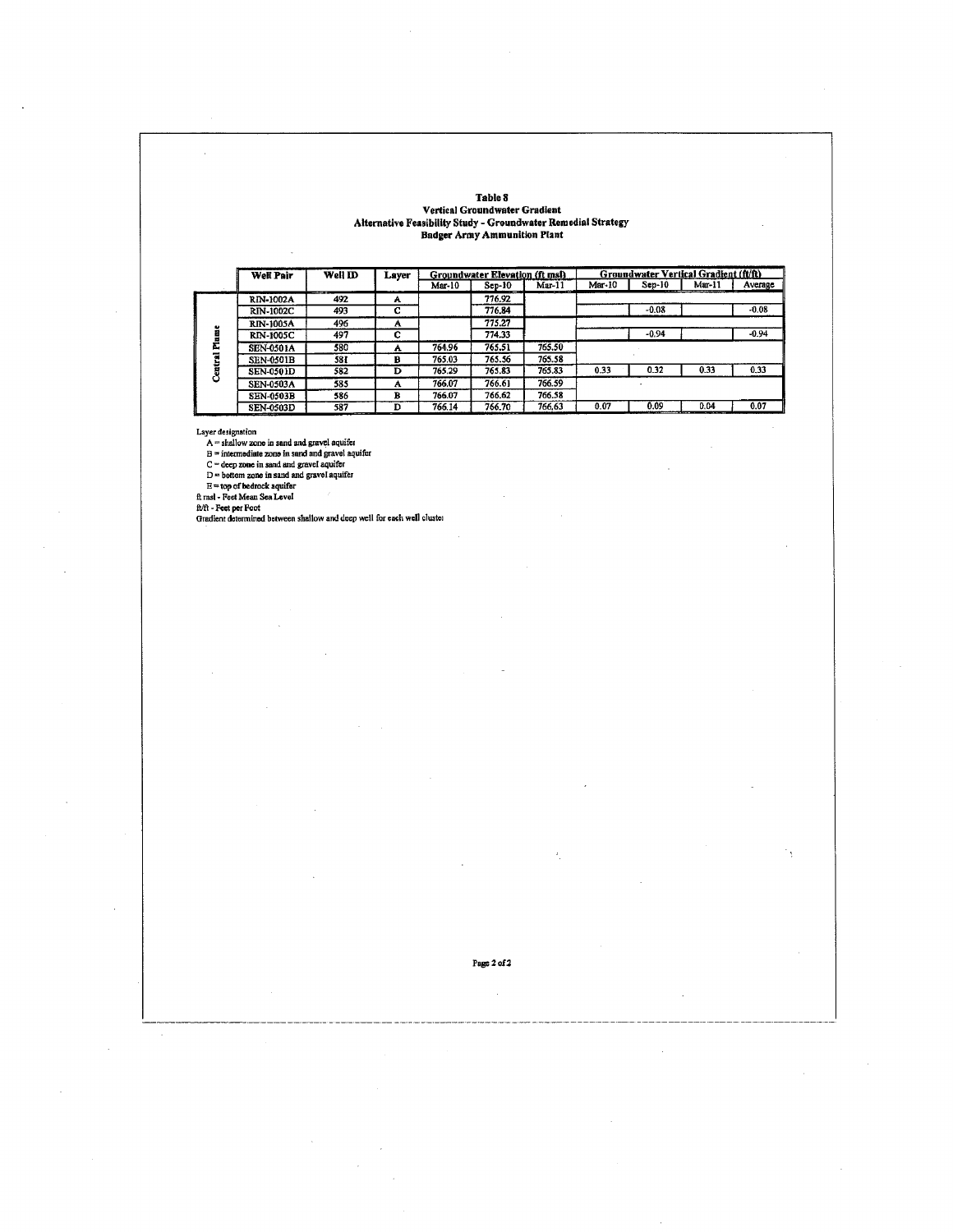|                                  |                        |            |                         | <b>Screen</b>    |                  | Groundwater Elevation (ft msl) |                  |            | Vertical Groundwater Gradient (ft/ft) |            |            |
|----------------------------------|------------------------|------------|-------------------------|------------------|------------------|--------------------------------|------------------|------------|---------------------------------------|------------|------------|
|                                  | Well Palr              | Well       | Layer                   | Midpoint         |                  |                                |                  |            |                                       |            |            |
|                                  |                        | ID         |                         | <b>Elevation</b> | $Mar-10$         | $Sep-10$                       | $Mar-11$         | $Mar-10$   | $Sep-10$                              | $Mar-11$   | Average    |
|                                  | PBN-8910A              | 650        | А                       | 768.80           | 775.41           | 774.72                         | 776.22           |            |                                       |            |            |
|                                  | PBN-8910C              | 652        | C                       | 695,20           | 775.66           | 774.84                         | 776.48           | 0.00340    | 0.00163                               | 0.00353    | 0.00285    |
|                                  | PBN-8205A              | 622        | A                       | 768.30           | 774.30           | 773.56                         | 775.03           |            |                                       |            |            |
|                                  | PBN-8205B              | 623        | B                       | 752.63           | 774.38           | 773.73                         | 775.12           |            |                                       |            |            |
|                                  | PBN-8205C              | 624        | C                       | 743.30           | 774.42           | 773.69                         | 775.15           | 0.00480    | 0.00520                               | 0.00480    | 0.00493    |
|                                  | PBN-8501A              | 631        | A                       | 753.90           | 772.57           | 771.76                         | 773.17           |            |                                       |            |            |
|                                  | PBN-8901C              | 642        | $\mathbf C$             | 679.90           | 772.68           | 771.82                         | 773.24           |            |                                       |            |            |
|                                  | PBN-8901D              | 643        | Đ                       | 635.80           | 772.74           | 771.90                         | 773.32           | 0.00144    | 0.00119                               | 0.00127    | 0.00130    |
|                                  | PBN-9902A              | 688        | A                       | 756.41           | 764.29           | 764.78                         | 765.58           |            |                                       |            |            |
|                                  | PBN-9902B              | 639        | $_{\rm B}$              | 699.91           | 764.31           | 764.78                         | 765.55           |            |                                       |            |            |
|                                  | PBN-9902C              | 690        | $\tilde{C}$             | 643.66           | 764.26           | 764.97                         | 765.51           |            |                                       |            |            |
| <b>Propellant Burning Ground</b> | PBN-9902D              | 691        | D                       | 589.50           | 764.36           | 764.75                         | 765.52           | 0.00042    | $-0.00018$                            | -0.0003.6  | $-0.00004$ |
|                                  | PBN-9903A              | 692        | A                       | 756.68           | 763.03           | 763.65                         | 764.21           |            |                                       |            |            |
|                                  | PBN-9903B              | 693        | B                       | 715.50           | 763.45           | 764,09                         | 764.64           |            |                                       |            |            |
|                                  | PBN-9903C              | 694        | $\overline{c}$          | 664.49           | 763.52           | 764.14                         | 764.70           |            |                                       |            |            |
|                                  | PBN-9903D              | 695        | D                       | 619.60           | 763.49           | 764.13                         | 764.70           | 0.00336    | 0.00350                               | 0.00357    | 0.00348    |
|                                  | SWN-9103B              | 571        | B                       | 726.30           | 754.95           | 755.58                         | 756.20           |            |                                       |            |            |
|                                  | SWN-9103C              | 572        | $\overline{c}$          | 676.80           | 755.08           | 755.70                         | 756.32           |            |                                       |            |            |
|                                  | SWN-9103D              | 573        | D                       | 630.90           | 754.89           | 755.57                         | 756.17           |            |                                       |            |            |
|                                  | SWN-9103E              | 574        | E                       | 602.10           | 755.02           | 755.61                         | 756.30           | 0.00056    | 0.00024                               | 0.00081    | 0.00054    |
|                                  | PBN-9102B              | 562        | 13                      | 709.00           | 743.36           | 743.95                         | 744.41           |            |                                       |            |            |
|                                  | PBN-9102C              | 563        | C                       | 663.60           | 743.50           | 744.11                         | 744.60           |            |                                       |            |            |
|                                  | PBM-9002D              | 982        | D                       | 619.20           | 743.73           | 744.37                         | 744.86           | 0.00412    | 0.00468                               | 0.00501    | 0.00460    |
|                                  | <b>SWN-0501B</b>       | 237        | В                       | 709.80           | 754.42           | 754.92                         | 755.48           |            |                                       |            |            |
|                                  | SWN-0501C              | 238        | $\overline{C}$          | 659.00           | 754.40           | 754,90                         | 755.34           |            |                                       |            |            |
|                                  | SWN-0501D              | 239        | D                       | 602.60           | 754.24           | 754.67                         | 755.32           |            |                                       |            |            |
|                                  | SWN-0501E              | 240        | $\mathbf{E}$            | 575.40           | 754.04           | 754,38                         | 755.27           | -0.00283   | $-0.00402$                            | $-0.00156$ | $-0.00280$ |
|                                  | SWN-0503B              | 245        | $\overline{B}$          | 699.50           | 748.78           | 749.07                         | 749.35           |            |                                       |            |            |
|                                  | SWN-0503C              | 246        | $\mathbf C$             | 653.10           | 748.74           | 749.04                         | 749.38           |            |                                       |            |            |
|                                  | SWN-0503D              | 247        | D                       | 613.00           | 748.80           | 749.11                         | 749.44           | 0.02949    | 0.01470                               | 0.00161    | 0.01527    |
|                                  | <b>SWN-0503E</b>       | 248        | 1                       | 587.95           | 752.07           | 750.71                         | 749.53           |            |                                       |            |            |
|                                  | S1122                  | 300        | $\Lambda$               | 770.69           | 782.35           | 783.23                         | 783.90           |            |                                       |            |            |
|                                  | DBN-8201B              | 303        | B                       | 746,70<br>736.20 | 782.26<br>782.29 | 783.13<br>783.18               | 783.82<br>783.85 | $-0.00174$ | $-0.00145$                            | -0.00145   | $-0.00155$ |
|                                  | DBN-8201C              | 304        | C,                      | 774.10           | 782.19           | 783.22                         | 783.85           |            |                                       |            |            |
|                                  | DBN-9502A              | 318<br>319 | А<br>В                  | 722.05           | 781.87           | 782.90                         | 783.56           |            |                                       |            |            |
|                                  | DBN-9502B<br>DBN-9502C | 320        | с                       | 667.15           | 781.94           | 782.97                         | 783.63           | $-0.00231$ | $-0.00234$                            | $-0.00206$ | $-0.00224$ |
|                                  | DBN-9501A              | 314        | A                       | 771.70           | 781.68           | 782.72                         | 783.26           |            |                                       |            |            |
|                                  | DBN-9501B              | 315        | $\overline{\mathbf{B}}$ | 719.50           | 781.74           | 782.76                         | 783.29           |            |                                       |            |            |
|                                  | DBN-9501C              | 316        | Ċ                       | 664.00           | 781.73           | 782.78                         | 783.31           |            |                                       |            |            |
|                                  | DBN-9501E              | 317        | E                       | 637.55           | 781.69           | 782.66                         | 783.18           | 0.00007    | $-0.00045$                            | -0.00060   | $-0.00032$ |
|                                  | ELN-8203A              | 310        | A                       | 772.70           | 782.19           | 782.93                         | 783.66           |            |                                       |            |            |
|                                  | ELN-8203B              | 211        | B                       | 760.50           | 781.63           | 782.62                         | 783.17           |            |                                       |            |            |
|                                  | ELN-8203C              | 212        | Ċ                       | 750.30           | 781.67           | 782.60                         | 783.17           | $-0.02321$ | $-0.01473$                            | -0.02188   | $-0.01994$ |
| Deterrent Burning Ground         | ELM-9501               | 234        | A                       | 779.20           | 779.70           | 780.59                         | 780.73           |            |                                       |            |            |
|                                  | ELN-0801B              | 455        | B                       | 738.87           | 779.80           | 782.65                         | 780.89           |            |                                       |            |            |
|                                  | ELN-0801C              | 456        | Ċ                       | 693.42           | 779.85           | 780.68                         | 780 89           |            |                                       |            |            |
|                                  | ELN-0801E              | 457        | E                       | 634.93           | 779.75           | 780.59                         | 780.78           | 0.00035    | 0.00000                               | 0.00035    | 0.00023    |
|                                  | ELN-1003A              | 467        | А                       | 776.19           |                  | 779.50                         | 779.43           |            |                                       |            |            |
|                                  | ELN-1003B              | 468        | B                       | 704.74           |                  | 778.90                         | 779.45           |            |                                       |            |            |
|                                  | ELN-1003C              | 469        | Ċ                       | 641.64           | no data          | 779.03                         | 779.59           |            |                                       |            |            |
|                                  | ELN-1003E              | 470        | E                       | 571.02           |                  | 778.59                         | 779.16           |            | $-0.00444$                            | $-0.00132$ | $-0.00288$ |

# Table 8R Vertical Groundwater Gradient<br>Alternative Feasibility Study - Groundwater Remedial Strategy<br>Badger Army Ammunition Plant

Page 1 of  $2\,$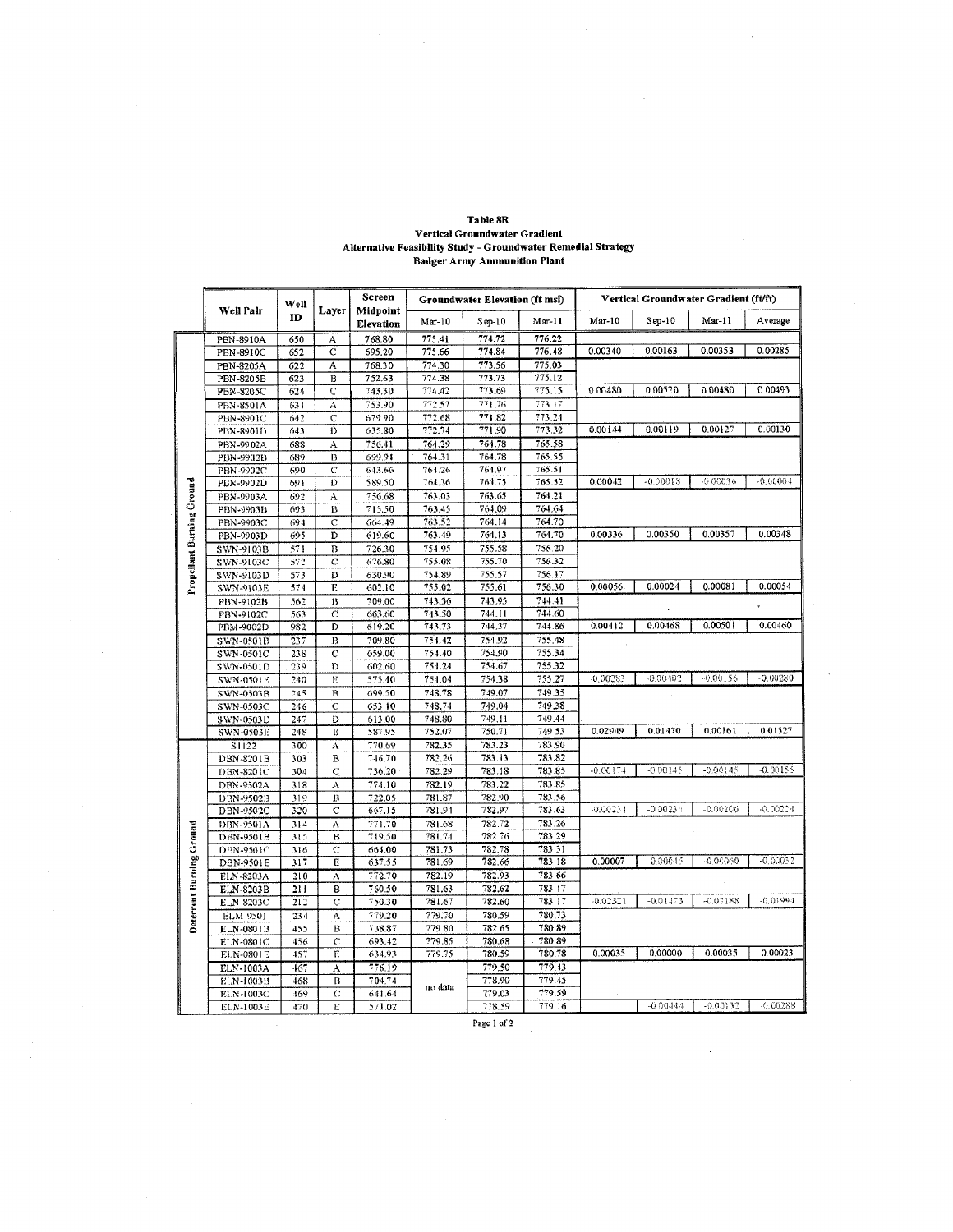#### **Table 8R Vertical Groundwater Gradient** Alternative Feasibility Study - Groundwater Remedial Strategy **Badger Army Amnunition Plant**

|        | Well<br>Weil Pair<br>11 |      | Screen<br>Midpoint |                  | Groundwater Elevation (ft msl) |          |          | Vertical Groundwater Gradient (ft/ft) |            |         |          |
|--------|-------------------------|------|--------------------|------------------|--------------------------------|----------|----------|---------------------------------------|------------|---------|----------|
|        |                         |      | Laver              | <b>Elevation</b> | $Mar-10$                       | $Sep-10$ | $Mar-11$ | Mar-10                                | Sep-10     | Mar-11  | Average  |
|        | RIN-1002A               | 492  | A                  | 775.76           | no data                        | 776.92   | no data  |                                       |            |         |          |
|        | RIN-1002C               | 493  | c                  | 683.56           |                                | 776.84   |          |                                       | $-0.90087$ |         | -0.00087 |
| ۰      | RIN-1005A               | 496. | А                  | 773.74           | no data                        | 775.27   | no data  |                                       |            |         |          |
| ≘      | RIN-1005C               | 497  | $\mathbb{C}$       | 681.99           |                                | 774.33   |          |                                       | $-0.01025$ |         | -0.01025 |
| 톸      | SEN-0501A               | 580  | $\mathbf{A}$       | 760.14           | 764.96                         | 765.51   | 765.50   |                                       |            |         |          |
| ಡ<br>ä | SEN-0501B               | 581  | в                  | 702.87           | 765.03                         | 765.56   | 765.58   |                                       |            |         |          |
| 뵹      | SEN-0501D               | 582  | D                  | 600.22           | 765.29                         | 765.83   | 765.83   | 0.00206                               | 0.00200    | 0.00206 | 0.00204  |
| Ο      | SEN-0503A               | 585  | A                  | 761.63           | 766.07                         | 766.61   | 766.59   |                                       |            |         |          |
|        | SEN-0503B               | 586  | B                  | 704.39           | 766.07                         | 766.62   | 766.58   |                                       |            |         |          |
|        | SEN-0503D               | 587  | D                  | 601.31           | 766.14                         | 766.70   | 766.63   | 0.00044                               | 0.00056    | 0.00025 | 0.00042  |

Layer designation

 $A =$  shallow zone in sand and gravel aquifer<br>  $B =$  intermediate zone in sand and gravel aquifer<br>  $C =$  deep zone in sand and gravel aquifer<br>  $D =$  bottom zone in sand and gravel aquifer<br>  $D =$  bottom zone in sand and gravel

 $E = top of **bedrock** a  
quifer  
ft msl - **Feet Mean Sea Level**$ 

L.

Anis. The termined between shallow and deep well for each well cluster<br>Gradient determined between shallow and deep well for each well cluster<br>Vertical Groundwater Gradient = (h2 - h1) / (z1 - z2)

h1 = shallow well groundwater elevation

 $h2 =$  deep well groundwater elevation

 $z1 =$  shallow well screen midpoint elevation

 $z2 =$  deep well screen midpoint elevation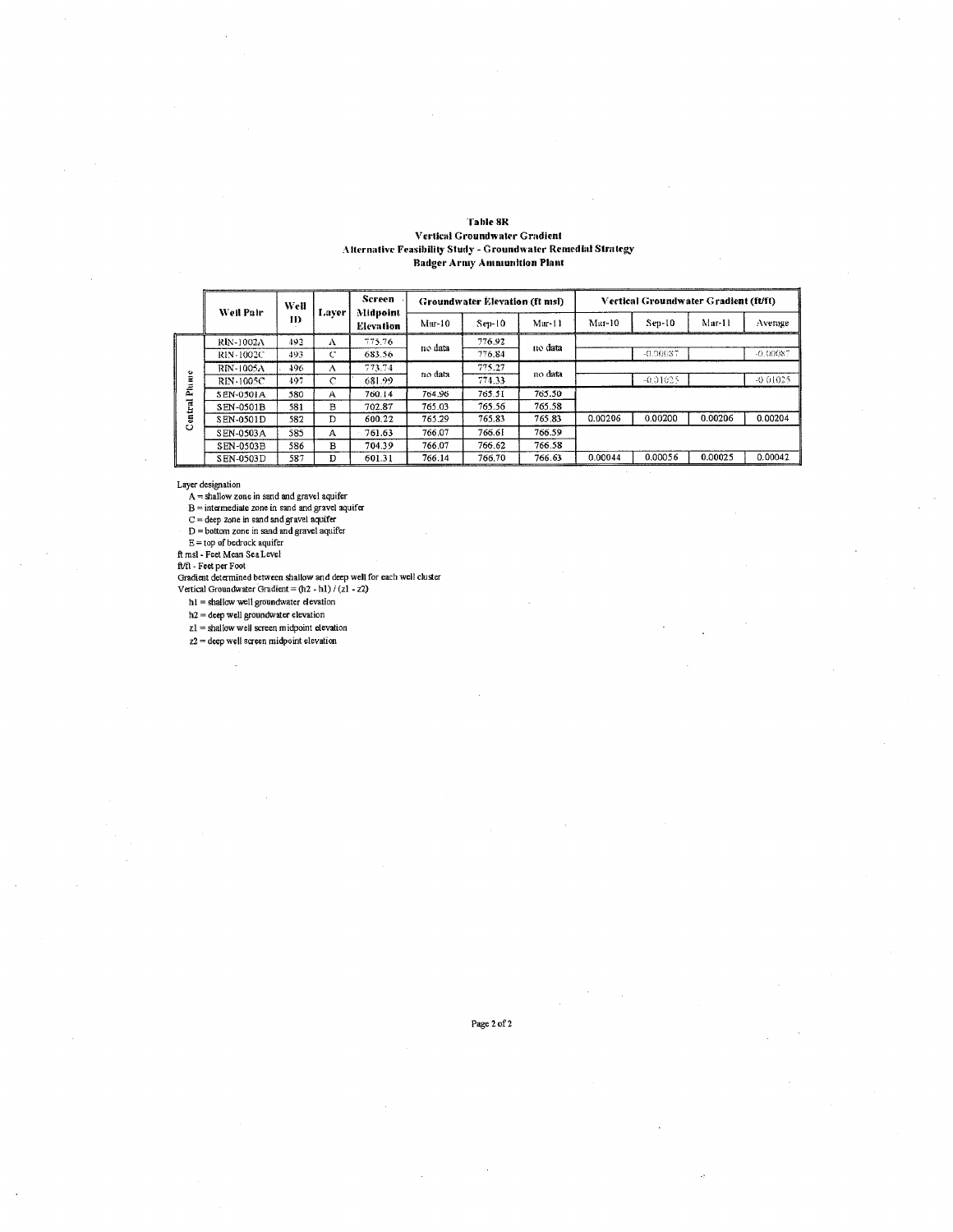### **Table 14 Groundwater Plume Contaminant Mass Estimate**

### **Propellant Burning Ground**

### **Alternative Feasibility Study - Groundwater Remedial Strategy**

### **Badger Army Ammunition Plant**

| Location                                                                        | Plume Interval<br>$(\mu g/l)$     | Average<br>Concentration<br>$(\mu g/l)$ | Interval<br><b>Thickness</b><br>$(f)$ | Length $(ft)$ | Width $(ft)$                          | Porosity | <b>Total Pore</b><br>Space Volume<br>(fB) | <b>Conversion Factor</b><br>(lbs/ft3) | Mass Volume<br>$(\text{lbs})$ |  |  |
|---------------------------------------------------------------------------------|-----------------------------------|-----------------------------------------|---------------------------------------|---------------|---------------------------------------|----------|-------------------------------------------|---------------------------------------|-------------------------------|--|--|
|                                                                                 |                                   |                                         |                                       |               | Carbon Tetrachloride                  |          |                                           |                                       |                               |  |  |
| On-site                                                                         | >5.0                              | 8.0                                     | 45                                    | 6,000         | 1,800                                 | 0.26     | 126,360,000                               | 62.4                                  | 631                           |  |  |
|                                                                                 | $0.5$ to $5.0$                    | 1.5                                     | 45                                    | 7,200         | 3,000                                 | 0.26     | 252,720,000                               | 62.4                                  | 237                           |  |  |
|                                                                                 | >25.0                             | 60.0                                    | 60                                    | 6,000         | 750                                   | 0.26     | 70,200,000                                | 62.4                                  | 2,628                         |  |  |
| Off-site                                                                        | $>5.0$ to 25                      | 8.0                                     | 75                                    | 8,400         | 1,125                                 | 0.26     | 184,275,000                               | 62.4                                  | 920                           |  |  |
|                                                                                 | $0.5$ to $5.0$                    | 1.5                                     | 125                                   | 10,200        | 750                                   | 0.26     | 248,625,000                               | 62.4                                  | 233                           |  |  |
|                                                                                 |                                   |                                         |                                       |               | Carbon Tetrachloride Contaminant Mass |          |                                           |                                       | 4,648                         |  |  |
|                                                                                 |                                   |                                         |                                       |               | <b>Dinitrotoluene</b>                 |          |                                           |                                       |                               |  |  |
|                                                                                 | >1.0                              | 196                                     | 50                                    | 750           | 500                                   | 0.26     | 4,875,000                                 | 62.4                                  | 596.23                        |  |  |
|                                                                                 | >1.0                              | 1.9                                     | 45                                    | 450           | 300                                   | 0.26     | 1,579,500                                 | 62.4                                  | 1.87                          |  |  |
| On-site                                                                         | >1.0                              | 4.4                                     | 50                                    | 1.000         | 500                                   | 0.26     | 6,500,000                                 | 62.4                                  | 17.85                         |  |  |
|                                                                                 | $0.05 - 1.0$                      | 0.15                                    | 45                                    | 7,200         | 400                                   | 0.26     | 33,696,000                                | 62.4                                  | 3.15                          |  |  |
|                                                                                 | $0.005 - 0.05$                    | 0.02                                    | 30                                    | 8,400         | 600                                   | 0.26     | 39,312,000                                | 62.4                                  | 0.49                          |  |  |
| Off-site                                                                        | $0.05 - 1.0$                      | 0.05                                    | 70                                    | 6,000         | 2,000                                 | 0.26     | 218,400,000                               | 62.4                                  | 6.81                          |  |  |
| $0.005 - 0.05$<br>0.02<br>1,800<br>120<br>10,200<br>0.26<br>572,832,000<br>62.4 |                                   |                                         |                                       |               |                                       |          |                                           |                                       |                               |  |  |
|                                                                                 | <b>Total DNT Contaminant Mass</b> |                                         |                                       |               |                                       |          |                                           |                                       |                               |  |  |

ug/1- micrograms per Liter

ft - Feet

ft3 - Cubic Feet

lbs - Pounds

Total DNT values are based on the addition of the six DNT isomers.

Carbon tetrachloride and total DNT estimates are based on data from 2010.

Page 1 of I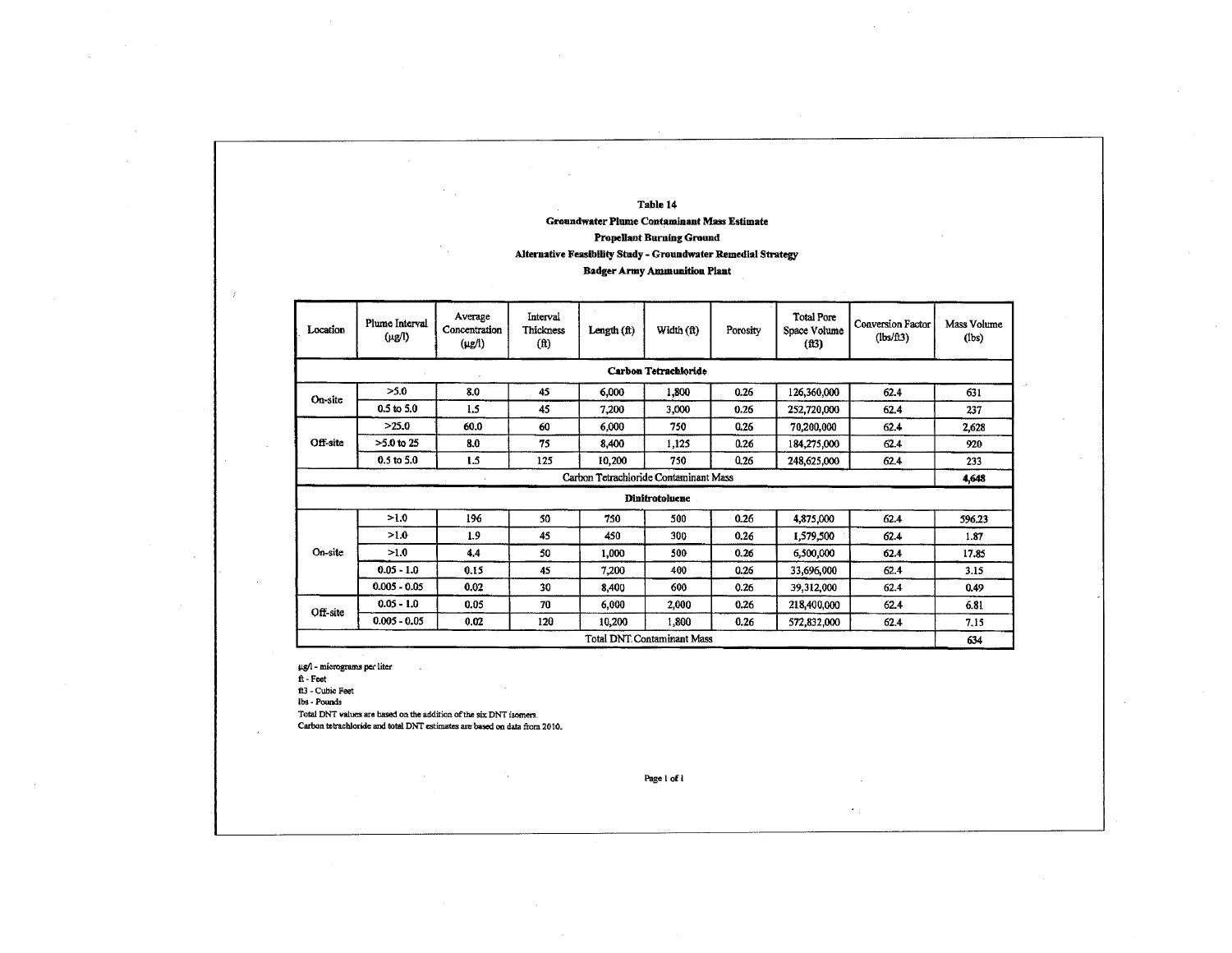### Table 14 R Groundwater Plume Contaminant Mass **Estimate**  Propellant Burning Ground Alternative Feasibility Study - Groundwater Remedial Strategy Badger Army Ammunition Plant

| Location                              | Plume Interval<br>$(\mu g/l)$ | Average<br>Concentration<br>$(\mu g/l)$ | Interval<br>Thickness<br>(f <sub>t</sub> ) | Length $(ft)$ | Width (ft)                  | Porosity | Total Pore<br>Space Volume<br>(f13) | Conversion Factor<br>(lbs/ft3) | Mass Volume<br>(lbs) |  |  |  |
|---------------------------------------|-------------------------------|-----------------------------------------|--------------------------------------------|---------------|-----------------------------|----------|-------------------------------------|--------------------------------|----------------------|--|--|--|
|                                       |                               |                                         |                                            |               | <b>Carbon Tetrachloride</b> |          |                                     |                                |                      |  |  |  |
|                                       | >5.0                          | 8.0                                     | 45                                         | 6,000         | 1,800                       | 0.26     | 126,360,000                         | 62.4                           | 63                   |  |  |  |
| On-site                               | $0.5$ to $5.0$                | 1.5                                     | 45                                         | 7,200         | 3,000                       | 0.26     | 252,720,000                         | 62.4                           | 24                   |  |  |  |
|                                       | >25.0                         | 60.0                                    | 60                                         | 6,000         | 750                         | 0.26     | 70,200,000                          | 62.4                           | 263                  |  |  |  |
| Off-site                              | $>5.0$ to 25                  | 8.0                                     | 75                                         | 8,400         | 1,125                       | 0.26     | 184,275,000                         | 62.4                           | 92                   |  |  |  |
|                                       | $0.5$ to $5.0$                | 1.5                                     | 125                                        | 10,200        | 750                         | 0.26     | 248,625,000                         | 62.4                           | 23                   |  |  |  |
| Carbon Tetrachloride Contaminant Mass |                               |                                         |                                            |               |                             |          |                                     |                                |                      |  |  |  |
|                                       |                               |                                         |                                            |               | Dinitrotoluene              |          |                                     |                                |                      |  |  |  |
|                                       | >1.0                          | 196                                     | 50                                         | 750           | 500                         | 0.26     | 4,875,000                           | 62.4                           | 60                   |  |  |  |
|                                       | 0.1<                          | 1.9                                     | 45                                         | 450           | 300                         | 0.26     | 1,579,500                           | 62.4                           | $\mathbf 0$          |  |  |  |
| On-site                               | >1.0                          | 4.4                                     | 50                                         | 1,000         | 500                         | 0.26     | 6,500,000                           | 62.4                           | $\overline{2}$       |  |  |  |
|                                       | $0.05 - 1.0$                  | 0.15                                    | 45                                         | 7,200         | 400                         | 0.26     | 33,696,000                          | 62.4                           | $\mathbf{0}$         |  |  |  |
|                                       | $0.005 - 0.05$                | 0.02                                    | 30                                         | 8,400         | 600                         | 0.26     | 39,312,000                          | 62.4                           | $\mathbf 0$          |  |  |  |
|                                       | $0.05 - 1.0$                  | 0.05                                    | 70                                         | 6,000         | 2,000                       | 0.26     | 218,400,000                         | 62.4                           | 1                    |  |  |  |
| Off-site                              | $0.005 - 0.05$                | 0.02                                    | 120                                        | 10,200        | 1,800                       | 0.26     | 572,832,000                         | 62.4                           | 1                    |  |  |  |
|                                       | Total DNT Contaminant Mass    |                                         |                                            |               |                             |          |                                     |                                |                      |  |  |  |

 $\mu$ g/1 - micrograms per liter

ft - Feet

ft3 - Cubic Feet

lbs - Pounds

Total DNT values axe based on the addition of the six DNT isomers.

Carbon tetrachloride and total DNT eaimates are based on data from 2010.

Page I of 1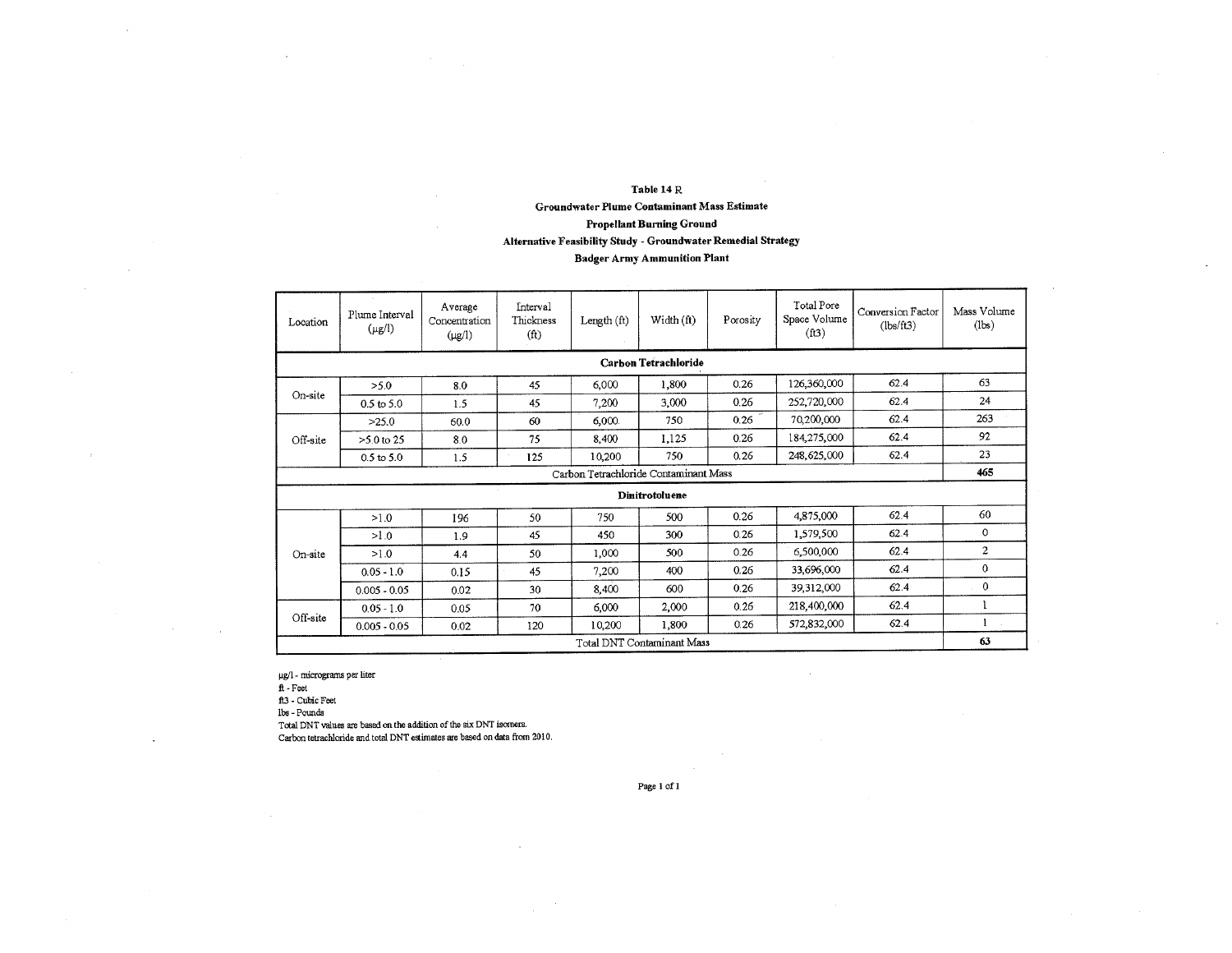#### **Table 15 Dinitrotolneue Groundwater Plume Contaminant Mass Estimate Deterrent Burning Ground and Central Plumes Alternative Feasibility Study - Groundwater Remedial Strategy Badger Army Ammunition Plant**

 $\epsilon$ 

| Location  | Average<br>Concentration<br>$(\mu$ g/l) | Elevation<br>(ft above MSL) | Interval<br>Thickness<br>(f) | Length $(f)$                      | Width (ft) | Porosity | <b>Total Pore</b><br>Space Volume<br>(f13) | <b>Conversion Factor</b><br>(lbs/ft3) | Mass Volume<br>(lbs) |  |
|-----------|-----------------------------------------|-----------------------------|------------------------------|-----------------------------------|------------|----------|--------------------------------------------|---------------------------------------|----------------------|--|
|           |                                         |                             |                              | <b>Deterrent Burning Ground</b>   |            |          |                                            |                                       |                      |  |
| Hot Zone  | 4.09                                    | 735-780                     | 45                           | 900                               | 800        | 0.26     | 8,424,000                                  | 62.4                                  | 21.50                |  |
| Remainder | 0.768                                   | 720-780                     | 60                           | 6.000                             | 1,200      | 0.26     | 112,320,000                                | 62.4                                  | 53.80                |  |
|           |                                         |                             |                              | <b>Total DNT Contaminant Mass</b> |            |          |                                            |                                       | 75.3                 |  |
|           |                                         |                             |                              | <b>Central Plume</b>              |            |          |                                            |                                       |                      |  |
| Plume     | 0.042                                   | 660-760                     | 100                          | 18,000                            | 2,000      | 0.26     | 936,000,000                                | 62.4                                  | 24.5                 |  |
|           | <b>Total DNT Contaminant Mass</b>       |                             |                              |                                   |            |          |                                            |                                       |                      |  |

41- micrograms per liter

ft - Feet

ft3 - Cubic Feet the - Pounds

Total DNT values are based on the addition of the six DNT isomers. Deterrent Burning **Ground** estimate is based on data from 2010. Central Plume estimate is based on data from 2008 to 2010. MSL - mean sea level

Page I of I